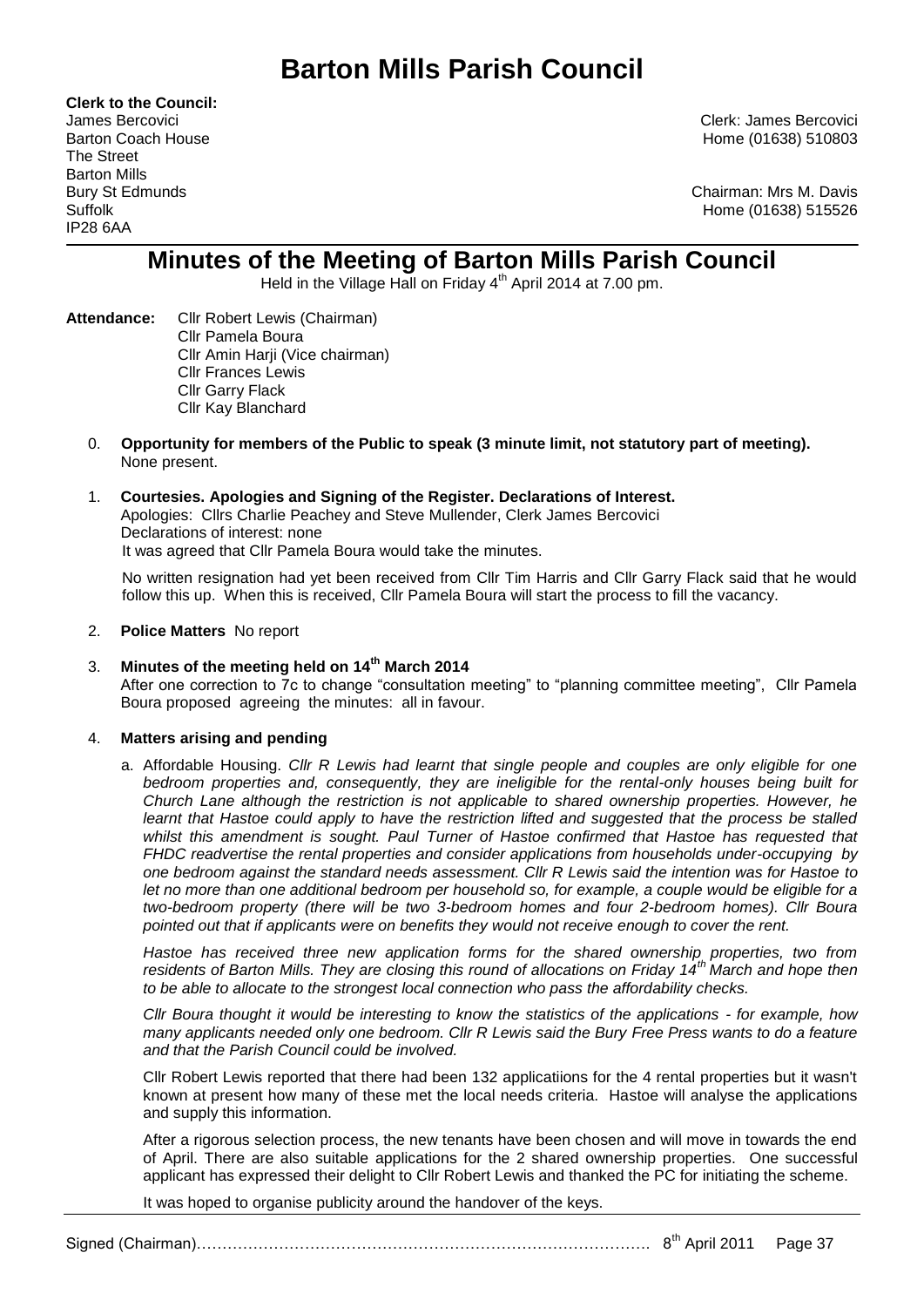b. Car parking. *Cllr Boura had asked to review the subject of matting on the field for the overflow car park and around the tree seat. Note: at the February meeting, the Parish Council rejected the idea of replacing the Jubilee gate; Cllr Waters had already allocated £1,000 of his locality budget to this and needs to be able to allocate it for another Parish Council project.*

*The Clerk has learnt that the contractor intends to build the soakaway in the next two weeks. Work has been delayed until now because of the weather.*

*Cllr Boura said matting is needed to prevent further deterioration of the field where overflow parking occurs. She was concerned about the entrance to the car park but the Clerk was able to advise that this is included in the soakaway job so should be done soon. Cllrs R Lewis and Boura agreed to plan the area. Cllr Boura said she thought the cost would be around £350 but would get an up-to-date price. Cllr Harji suggested getting a double strip as originally planned.*

*Cllr Peachey suggested field repairs for the locality budget. The Clerk thought this could be problematic as the grants are usually for capital projects. Cllr R Lewis suggested upgrading of the playing surface. The Clerk agreed to pursue prices for seeding and fertilising. Cllr Peachey thought more should be budgeted for the maintenance of the field.*

It was agreed to purchase 2 rolls of grass protection matting (2m x 20m) and the appropriate quantity of pegs in order to re-inforce the grass surface inside the gate and around the Jubilee seat. The cost of this will be about £750. The matting will be laid by a working party to be organised by Cllr Pamela Boura on a Saturday in May. Some topsoil and seeding is also needed to improve the field and it was agreed to ask Cllr James Waters if he will fund these improvements from his locality budget instead of the new gates which are not currently required.

Cllr Pamela Boura has purchased and applied preservative to the gates.

John Squires has completed the work on the bolts to hold open the gates and has confirmed that he will also complete the painting of the swings and the repairs to the seats. The clerk to be asked to chase up the soakaway and the repairs to the access to the field.

Old Parsonage Garden Services has commenced the filling of the trenches on the field but the soil supplied

is of poor quality and contains foreign material such as glass and metal objects as well as lumps of stone, brick etc and is therefore not suitable for use on a playing field. Cllr Robert Lewis has tried to take this up with the contractor but has been unable to contact him. He will try to obtain a copy of the specification, try to contact the contractor again and also try to find an acceptable solution before the start of the Car Boot Sale season..

c. Street lighting. *Pearce and Kemp are progressing the quote and Cllr Boura had a site meeting with them on Tuesday 11th March. They hope to have a quote in time for the April meeting.*

The quote had not yet been received.

- d. FHDC have donated 6 litter pickers to the PC. Derek and Lindsey Judd have offered to organise regular litter picking sessions.
- e. John Wiggin memorial bench this has been delivered to Cllr Peachey's house. The Clerk has accepted a quote of £200 from Matt Wilson to install a concrete base and provide bolts for the bench.

It was agreed to site the bench between the 2 existing benches, adjacent to the play area. Cllr Frances Lewis will liaise with Matt Wilson.

- f. Tidy Up Day on 5 April: Cllr Frances Lewis outlined the arrangements.
- g. Footpath. *Cllr Flack said the flooding problem still needs to be sorted out. Cllr Peachey said this is an ongoing problem that needs a permanent solution. Cllr R Lewis asked if this is a job for the Environment Agency. Cllr Peachey said it is. Cllr Boura suggested a boardwalk along the problem stretch. Cllr R Lewis said he would look at it with Cllr Peachey before the next meeting.*

Cllrs Robert Lewis and Charlie Peachey have not yet looked at this problem.

h. Village Hall bins. Cllr F Lewis has been advised by FHDC that the Village Hall will have to pay for bin emptying in future. The brown bin at the Village Hall belongs to the Parish Council. The cost of each fortnightly emptying will be £2.28. so for the year will be £59.28.

Cllr Robert Lewis proposed to accept this commitment. Agreed unanimously.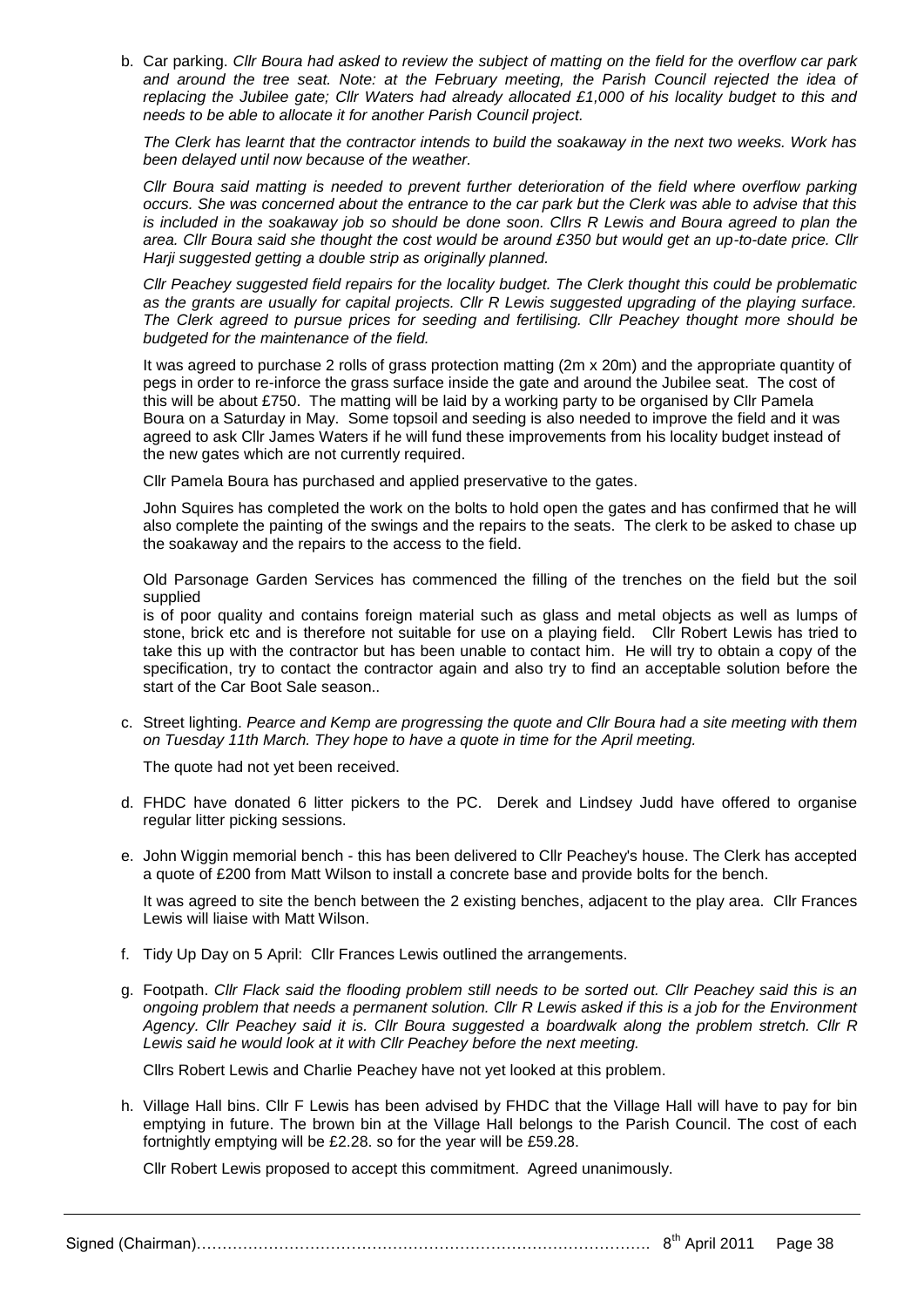## 5. **Reports from the District and County Councillors**  None available

## 6. **Finance - Standard Payments for approval (inc. VAT)**

- a. £280.00 Clerk's net salary (March 2014) chq. 1281
- b.  $\text{\pounds}70.00$  HMRC (PAYE March 2014) chq. 1282 (£210 to cover Jan March payments)

Cllr F Lewis proposed accepting the standard payments: all in favour.

#### **Special Payments for approval (inc. VAT)**

- c. £858.99 AO.com (Village Hall Cooker payable to David Traher) chq. 1283
- d. £35.90 Pamela Boura (refund of cost of preservative for Jubilee Gates) chq. 1284

Cllr P Boura declared an interest in 6d. Cllr F Lewis proposed accepting the special payments: all in favour (Cllr Boura abstained).

#### **Receipts**

e. £100 Allotments Association rent

#### 7. **Planning.**

Note - *ITALICS: Parish Council comments passed to Forest Heath DC.* **Bold: Forest Heath DC decision**

#### **General and for consideration:**

a. DC/14/0414/HH - 23 The Street: Erection of detached garage and two storey annexe accommodation with Juliette balcony. Demolition of existing garage/store.

Cllr F Lewis expressed some concern about the creation of what is really an additional dwelling. However, Cllr Boura clarified that the proposal included the information that it was to be an annexe to be used in connection with the existing house only and that many other houses in Barton Mills already had annexes. She also commented that the existing garage was an unattractive building. Cllr Robert Lewis proposed, and it was agreed unanimously, that the parish council had no objections.

#### **Forest Heath decisions.Awaiting Forest Heath decisions and pending appeals**

- b. DC/14/0286/HH 3 Church Meadow erection of single storey rear extension and first floor extension over garage. Cllr Boura proposed no objections: all in favour.
- c. DC/13/0927/OUT Land South Of Worlington Road: Outline application residential development of up to 78 dwellings with creation of new vehicular access (Major Development and Departure from the Development Plan). *Note: plans had not been received in time for the January meeting. Cllrs F Lewis and R Lewis declared interests. Cllr Boura suggested that if the plans were the same as those discussed in December, the comments submitted by her and Cllr Harji could be submitted to FHDC but, if they are different in any way, an extension could be asked for. Cllr R Lewis thought the plans should be considered properly at the next meeting. He thought the public should be notified of this in the Barton Miller and that the plans should be available for the public to view from 6.45pm before the start of the meeting.* The Parish Council has received strong objections from some local residents: Leonard Laker of Worlington Road and David Little of the Old Station.

Note: this item was brought forward to the beginning of the meeting (after item 0). Cllr Boura thought there are two independent issues: the development of the field, creating a suburb of Mildenhall, linking Barton Mills with Worlington. Second, the plans themselves. Cllr Peachey said he opposes the proposal as it is outside the development line (Cllr F Lewis said the Parish Council had agreed this policy several years before).Cllr Peachey said, also, that this is good agricultural land which is needed. Cllr Harji thought that if other proposals had been rejected because they are outside the development line then this should be rejected as well; on the other hand, he could see the need for more houses. One local resident commented that she had applied for permission to develop on her land and had been told 'no' categorically. Cllr R Lewis outlined FHDC's need to build outside the development line if there is a strategically good reason. Cllr Waters said FHDC has no 5 year land supply and will find itself 700-800 houses short. The Clerk outlined Mr Laker's letter objecting to the application. Mrs Laker expressed particular concern about the pedestrian access. She said she had witnessed three accidents on Station Road in the last three years.

Cllr Boura proposed that the Parish Council objects to the application on the grounds that it would create a suburb of Mildenhall within Barton Mills, it would link Barton Mills to Worlington, there would be considerable issues with both traffic and pedestrian access and it is outside the development line: all in favour.

Cllr R Lewis encouraged members of the public to write in to FHDC with their objections. Cllr Boura offered to attend the consultation meeting to reinforce objections.